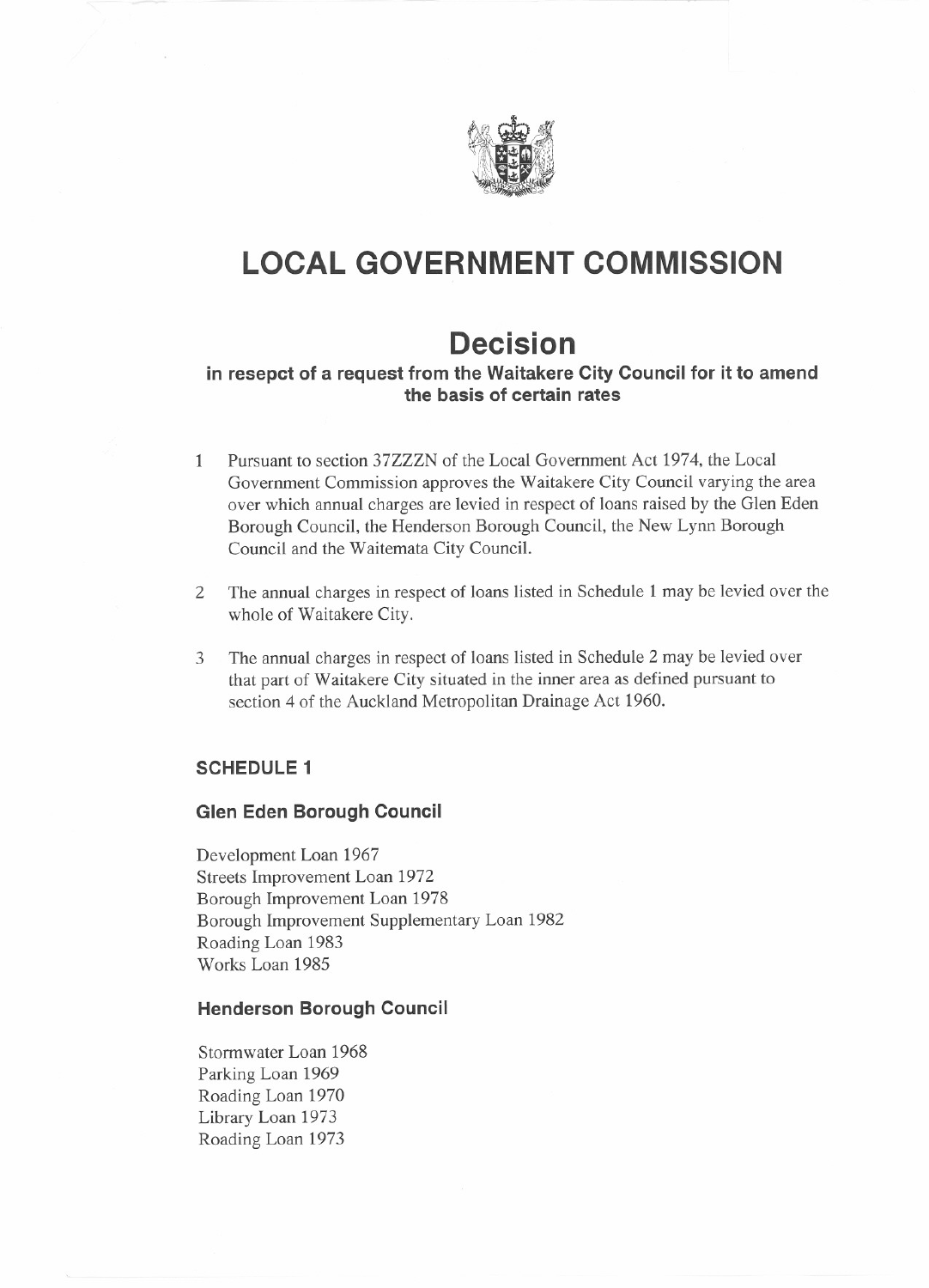Stormwater Drainage Supplementary Loan 1976 Civic Recreation and Community Centre Loan 1977 Henderson Centre Link Road Loan 1982 Car Parking Development Loan 1987 Supplementary Parking Development Loan 1989

#### **New Lynn Borough Council**

Town Centre Improvement Loan 1986 Margan Avenue Culvert Reconstruction Loan 1986 Parking Development Loan 1987 Miscellaneous Works Loan 1988 Town Centre Development Loan 1988 New Lynn Improvement Loan 1989

#### **Waitemata City Council**

Land Purchase Loan 1972 Stormwater Loan 1975 Vehicle Testing Station Loan 1975 Land Purchase Loan 1976 Land Purchase Loan 1976 No. 2 Land Purchase Loan 1976 No. 3 Land Purchase Loan 1977 No.1 Land Purchase Loan 1977 No.2 Vehicle Testing Station Loan 1978 West Auckland Solid Waste Management Loan 1979 West Auckland Solid Waste Management Supplementary Loan 1979 Central Park Drive Development Loan 1982 Roading Loan 1982 Public Conveniences Loan 1983 Parks and Community Development Loan 1984 Roading Loan 1984 Public Conveniences Loan 1984 Stormwater Loan 1985 Footpath Loan 1985 Roading Loan 1985 West Auckland Baling Station Stage 1 Improvement Loan 1985 West Auckland Baling Station Stage 1 Additional Loan 1986 Roading Loan 1986 Bridge Construction Loan 1989 Community Amenities Development Loan 1989